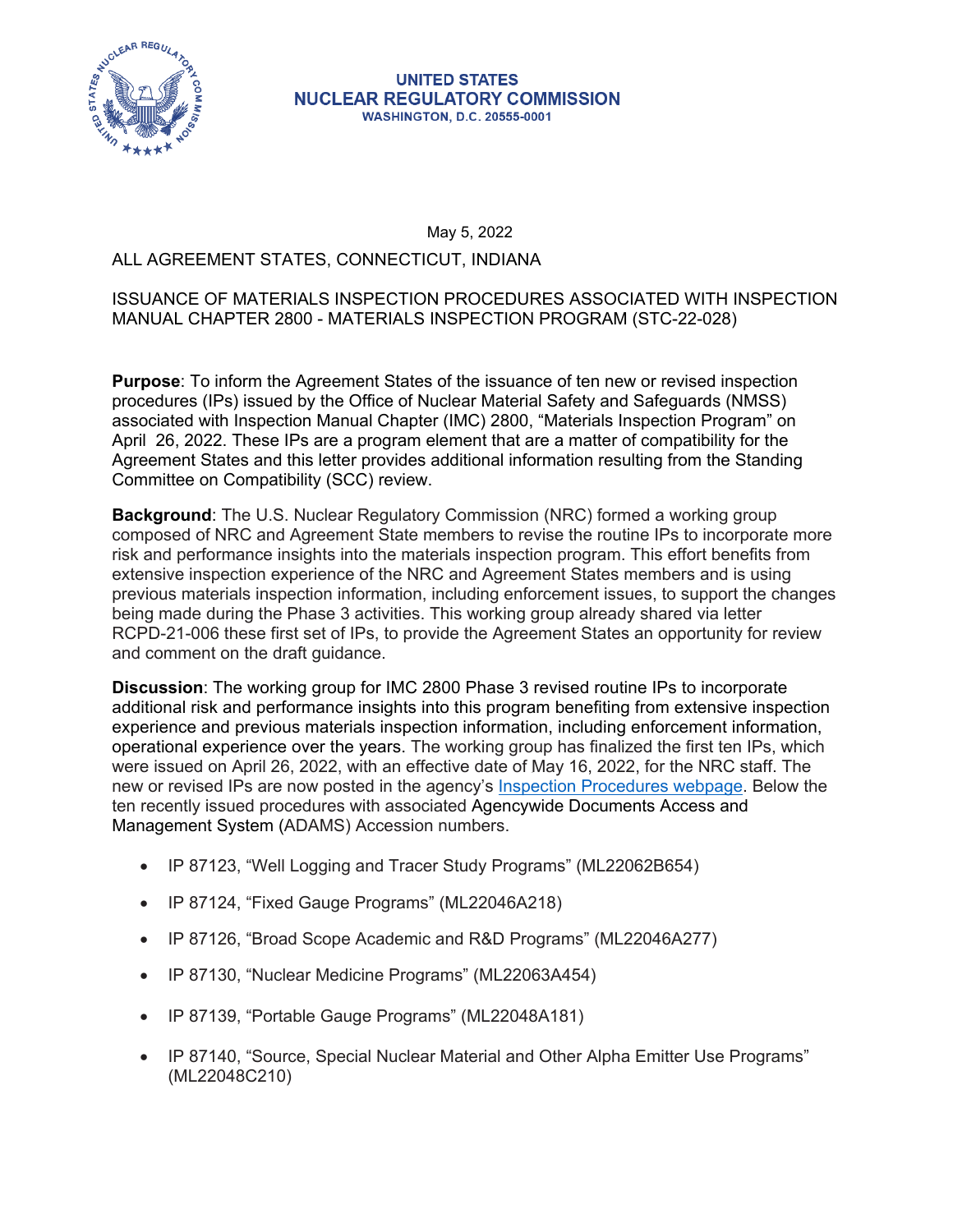- IP 87141, "Limited Scope Academic and R&D Programs Including Animal Use" (ML22053A005)
- IP 87142, "Sealed Sources and Devices (Other) (Those Used in Measuring Systems, Analytical Instruments, Calibration and Checking of Instruments, and Similar Purposes)" (ML22053A019)
- IP 87143, "Self-Shielded Irradiator and Calibrator Devices" (ML22053A100)
- IP 87144, "Veterinary Use Programs" (ML22053A244)

#### Results from the Standing Committee on Compatibility Review:

The staff provided the IPs to the SCC for their review and compatibility determination. The Committee's review was conducted in accordance with the "Agreement State Program Policy Statement" (82 FR 48535); October 18, 2017, and the categorization process for NRC program elements in NRC Management Directive 5.9 "Adequacy and Compatibility of Program Elements for Agreement State Programs."

The Committee made the following determinations:

- 1. That IPs are a program element that are a matter of compatibility, i.e., designated as Compatibility Category C.
- 2. That the essential objective is stated in Section 01.01 of each procedure. i.e., "To determine if licensed activities are being conducted in a manner that will protect the health and safety of workers and the general public." For the Agreement States to implement this essential objective, their IPs should provide sufficient guidance and be of sufficient scope for an inspector to make that health and safety determination. The risk-informed, performance-based approach incorporated into these revisions of the procedures will serve to efficiently focus the activities of the inspector on the most risk significant aspects for each type of licensed activity.
- 3. That the implementation date for the Agreement States be extended to 1-year from the issuance of the letter transmitting the final procedures.

The Committee made the following recommendations:

- 1. That the letter transmitting the final procedures to the Agreement States contains the Committees' determinations as stated above.
- 2. That the working group communicate to the Agreement States practical advice or guidance as to what and how they need to adopt to maintain a compatible inspection program.
- 3. The additional IPs revised by the Phase 3 Materials Inspection Program working group do not require Committee review provided that recommendations 1) and 2) are followed.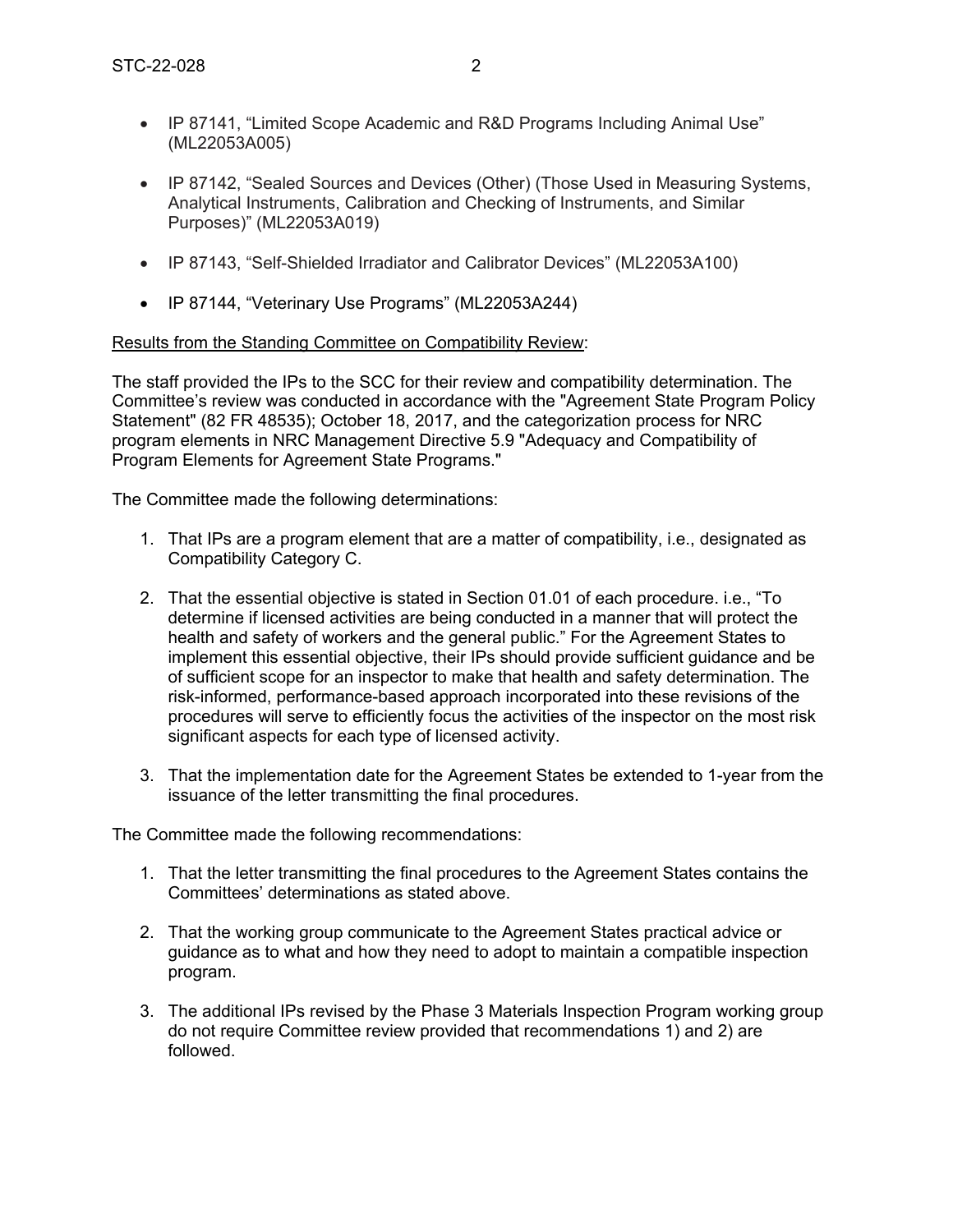The Committee determined that the IPs continue to be a matter of compatibility under the Inspection program element. These procedures continue to be designated as Compatibility Category C. In accordance with NRC Management Directive 5.9 and the determinations from the Committee, the adoption of these procedures by the Agreement States is required within 12 months of the date of this STC letter.

If you have any questions regarding this communication, please contact the individual named below:

POINT OF CONTACT: Leira Cuadrado email: [leira.cuadrado@nrc.gov](mailto:leira.cuadrado@nrc.gov) TELEPHONE: 301-415-0324

White, Alfred signing on behalf of Anderson, Brian on 05/05/22

Brian C. Anderson, Chief State Agreement and Liaison Programs Division of Materials Safety, Security, State and Tribal Programs Office of Nuclear Material Safety and Safeguards